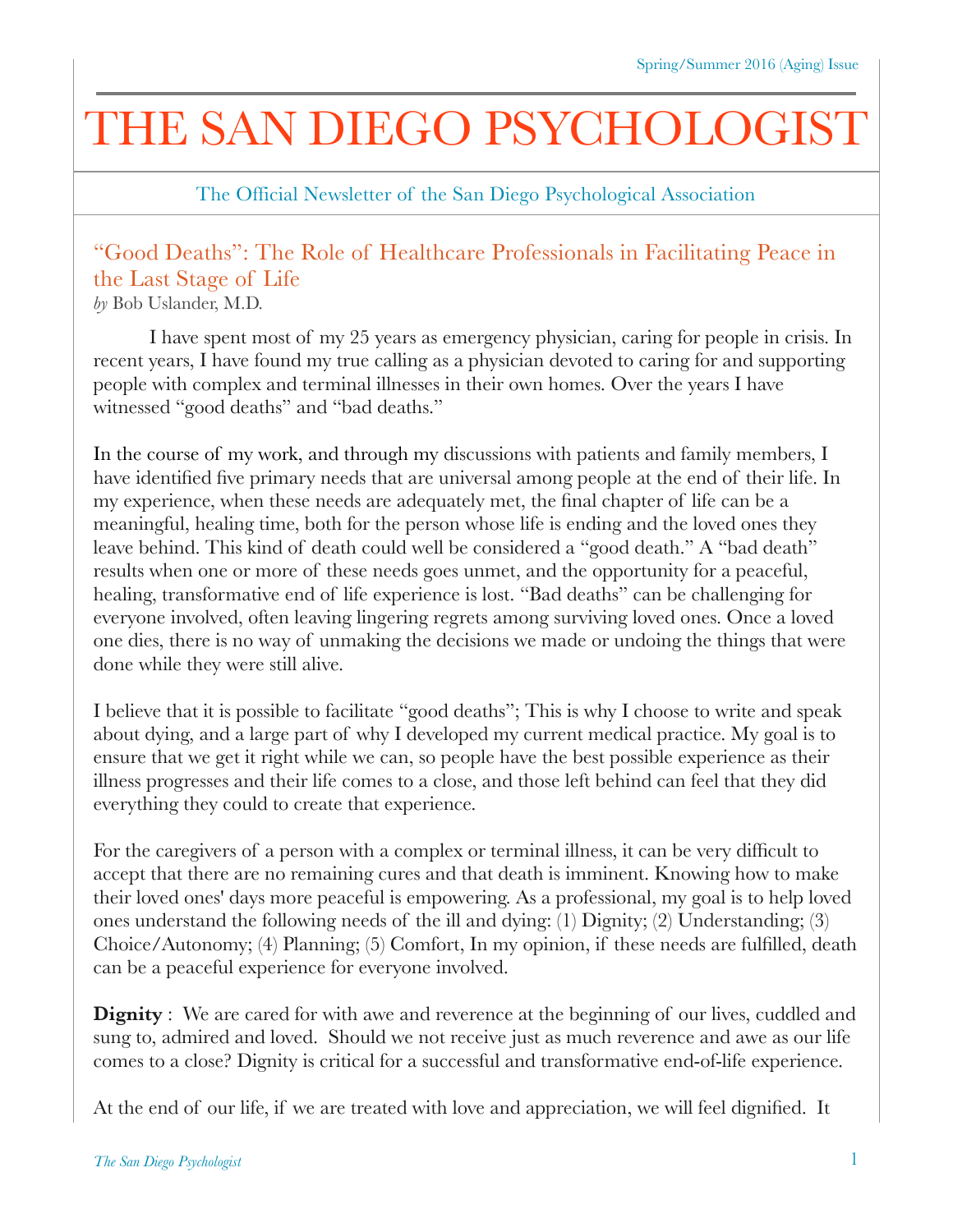shouldn't require any more explanation than that. People who are loved will not be allowed to remain in urine-soaked clothing; they won't be left in isolation or allowed to be in unremitting pain. People who are loved and appreciated—treated with dignity—will receive adequate attention to make sure their needs are being met.

**Understanding:** People need to know what is happening to them and be told the truth. Well intentioned medical professionals, and certainly, family members and friends often withhold information from a person who is dying in order to offer some sort of hope, or to keep them from feeling upset or sad. Ironically, in these situations, the person who is dying is usually aware that the end is near, and they they are not being told the whole truth. There is a sense of mistrust or betrayal that permeates the relationships in these settings, and the atmosphere becomes more stressful and less healing. Lack of understanding breeds fear.

Dying takes courage. People have a greater ability to handle "bad news" than most people think they do, especially when it relates to themselves and their mortality. We have greater difficulty accepting and dealing with bad news about others than we do about ourselves, which is a major reason why these honest conversations may not take place. It is less often that the individual can't deal with it, and more likely that the family members just aren't comfortable confronting the truth head on.

Creating an atmosphere of truth, honesty and open sharing is one of the pillars of a healing and transformative end of life journey. It can be difficult to make the leap, especially for families who have historically been emotionally reserved and distant. Families may need some guidance and support to start more open conversations, which can then lead to positive emotional changes among all involved.

It is also imperative that the medical professionals actively facilitate honest communication and ensure understanding among patients and family members. They often allow the patients and family members to lead these discussions and only reveal as much information as they are asked to, relieved to say less when allowed. But patients and families will frequently need more information down the line, when it is not readily available from a trusted source, so they will seek that information from less reliable sources. It is our responsibility as health professionals caring for people nearing the end of their lives to make sure they have all the information they need to make the best possible decisions and avoid the typical traps that befall those who are ignorant of this information.

**Choice:** People want autonomy, i.e., the ability to choose what happens to them for as long as possible. Even in the situation where someone is told their illness has no cure, choices exist. Despite our best intentions, making a choice for someone else robs them of dignity, which can have a devastating impact on a person going through the final stages of their life.

Choice is closely tied to understanding. People can only make appropriate choices about their care and their life when they have a clear understanding of what they are dealing with.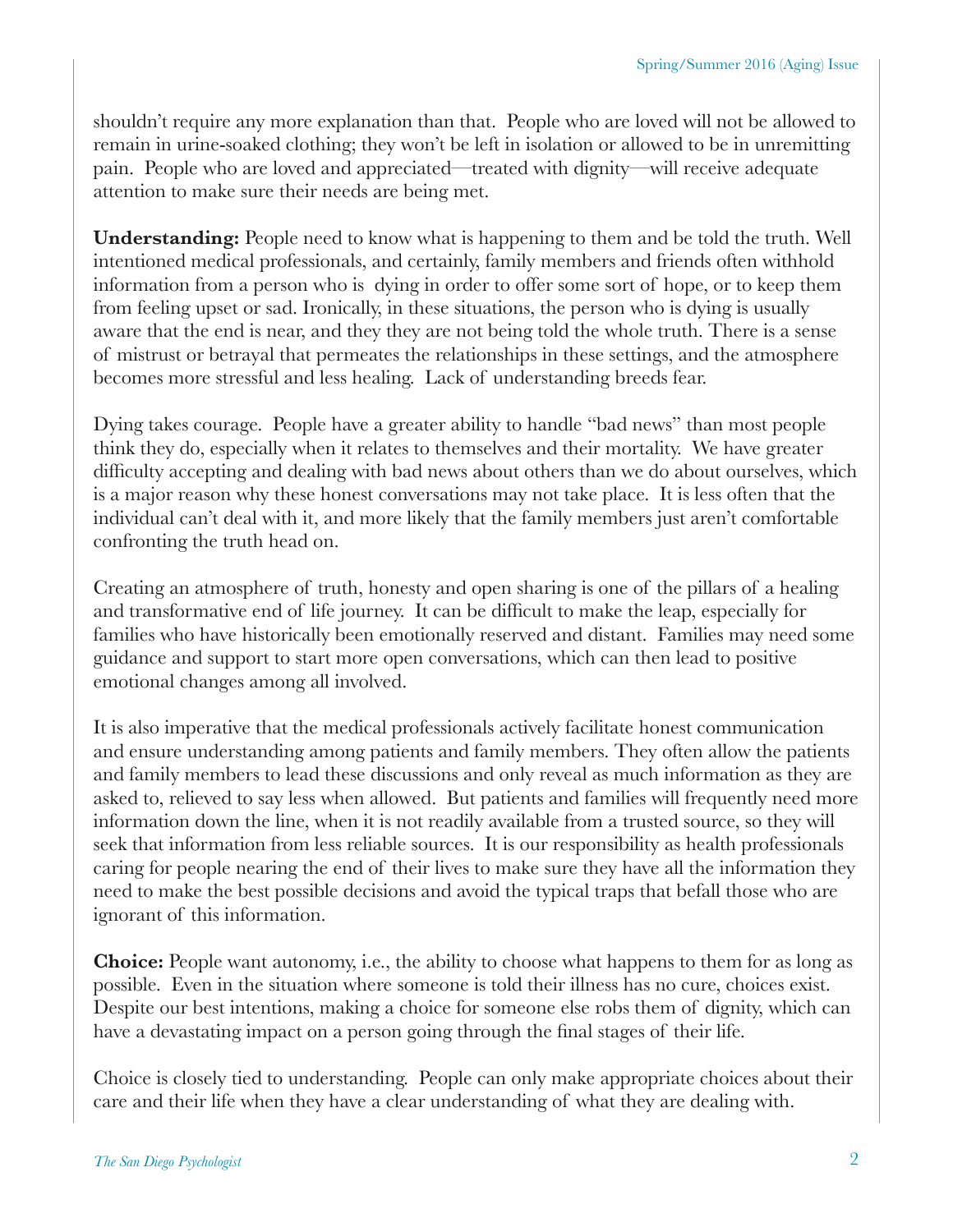Choices differ depending on the projected time left to live; a person given three weeks to live will make very different choices than one given three years. Choices also depend on one's personal values, which may be different from those of loved ones. While a loved one may focus on prolonging the patient's life, the patient himself or herself may focus on their quality of life. For example, if a course of chemotherapy will likely allow them to live for another two months, but will make them weak and nauseated and unable to do what they enjoy, they may choose not to undergo treatment to better enjoy their time in the present. Indeed, research shows that people tend to choose *quality* of life over *quantity* of life*.* I have found this to be consistently true in my own professional experience.

Each situation and each patient will be facing different choices, but the concept applies to every situation; giving a person as much free choice as possible near the end of their life is critical for creating the most positive, nurturing and transformative experience possible.

**A Plan:** In my experience, this need varies among people. There are people who do not need to have a well-developed plan as they approach their final days of life. People who did not set much store in planning, rather, did things more spontaneously, tend to approach the end of life with a similar attitude. For lifelong planners, however, this need may be an important one to fulfill. For these people, having a plan and knowing what it is factors heavily into all of the other needs—understanding, choice, comfort and dignity.

When my patients and families need a plan laid out, I take the opportunity to discuss the different paths their journey could follow, and we do some planning around each possibility. The end-of-life journey seldom follows a straight and predictable path, but we do the best we can. There are usually twists and turns, both major and minor, that need to be navigated.

Most patients and families who are forced to navigate this end of life journey have far too little guidance when it comes to planning. This promotes confusion, anxiety and fear, which as I have already discussed, can interfere with the peaceful, transformative experience we should be striving for.

**Comfort:** Both physical and emotional comfort are important for a person's well-being at the end of the their life, and must be met as best as possible for a positive experience. When physical pain, or other distressing symptoms, such as nausea, shortness of breath, itching, etc., are poorly controlled, there is really no way for the experience to be peaceful or transformational. Similarly, when someone is feeling emotional discomfort or spiritual unrest, transformation is impossible to achieve. There will still be a transition, but without a transformation.

In Abraham Maslow's theory of the hierarchy of needs, physical security is near the base of the pyramid—it is quite literally, the basis of our other experiences. Just as in every developmental stage of life, as a person approaches death, their safety, security and physical comfort are among their most urgent needs. Until we address those, the rest of the needs can